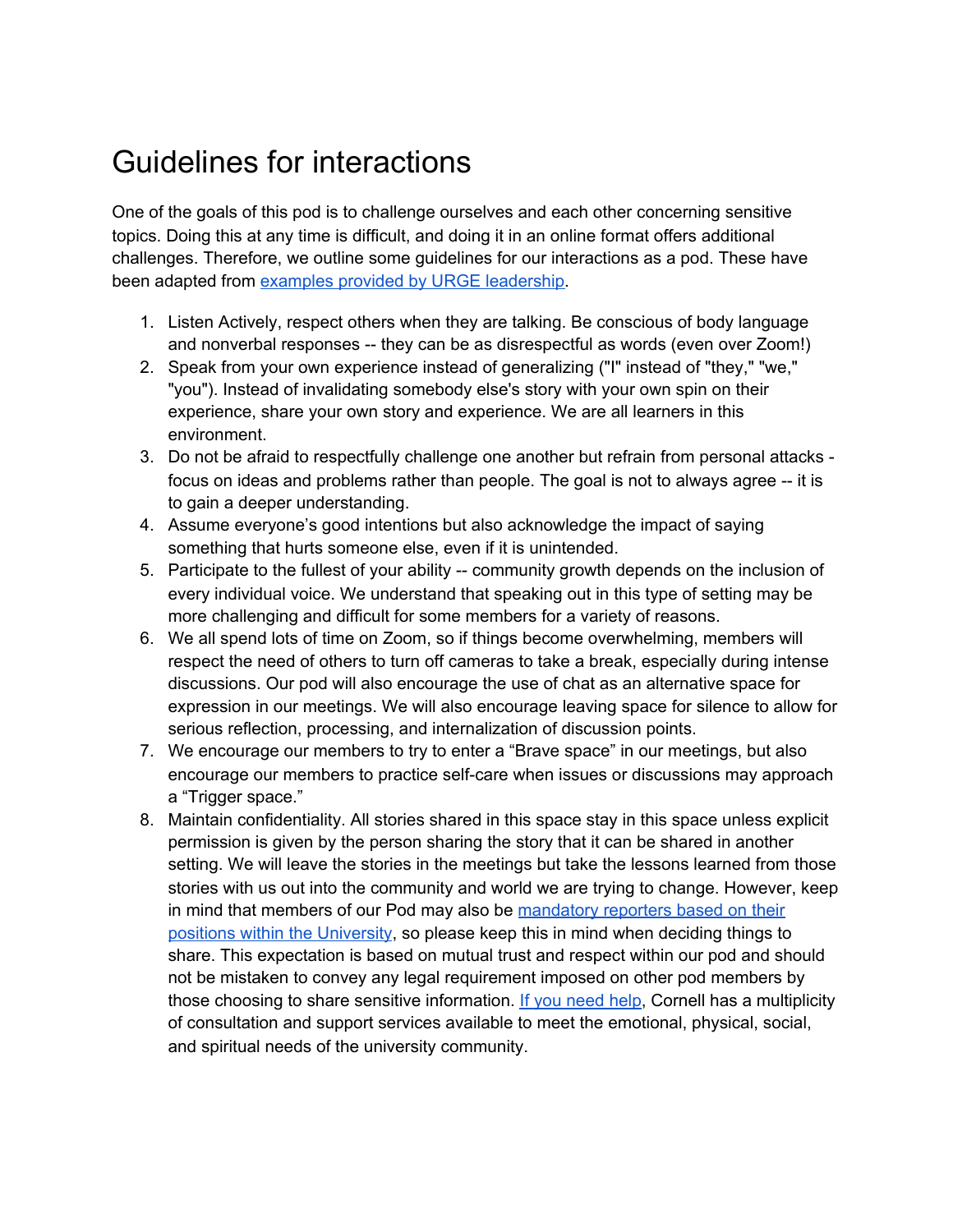# Decision making process

We are adopting a consensus-based process for making decisions in this pod. Much of the text and graphics below are adapted or taken directly from

https://www.seedsforchange.org.uk/shortconsensus and from the IDEEAS draft working agreement.

> By definition, in consensus no decision is made against the will of an individual or a minority. If significant concerns remain unresolved, a proposal can be blocked and prevented from going ahead. This means that the whole group has to work hard to find win-win solutions that address everyone's needs.

### Stage 1: Introduce and clarify the issue

Share background information. Work out the remit of the discussion - i.e. what questions do you need to decide about now?

#### Stage 2: Open out the discussion

Make space for everyone to share their needs and opinions before launching into trying to solve the problem. If ideas come up already, you could hear them briefly, then park them for the next stage.

÷

### Stage 3: Explore ideas in a broad discussion

Come up with lots of different ways forward. Explore the pros and cons of different options. Identify key concerns, needs and objectives.

### Stage 4: Form a proposal

Look for a solution that meets everyone's most important needs. This might involve weaving together elements of different ideas.

▼

Ý

### Stage 5: Amend the proposal

Look for changes that will make the proposal even stronger.

#### Stage 6: Test for agreement

Clearly state the proposal and check whether there is real agreement. Starting by asking for who is against the proposal makes it easier for people to voice their concerns. E.g.:

- Any blocks?
- Any stand-asides?
- Any reservations?
- Do we have consensus?

If you have a block, or too many stand-asides you will need to go back a stage, and amend the proposal further, or create a new one.

### Stage 7: Work out how to implement the decision Work out what needs to happen, by when, and who will do it!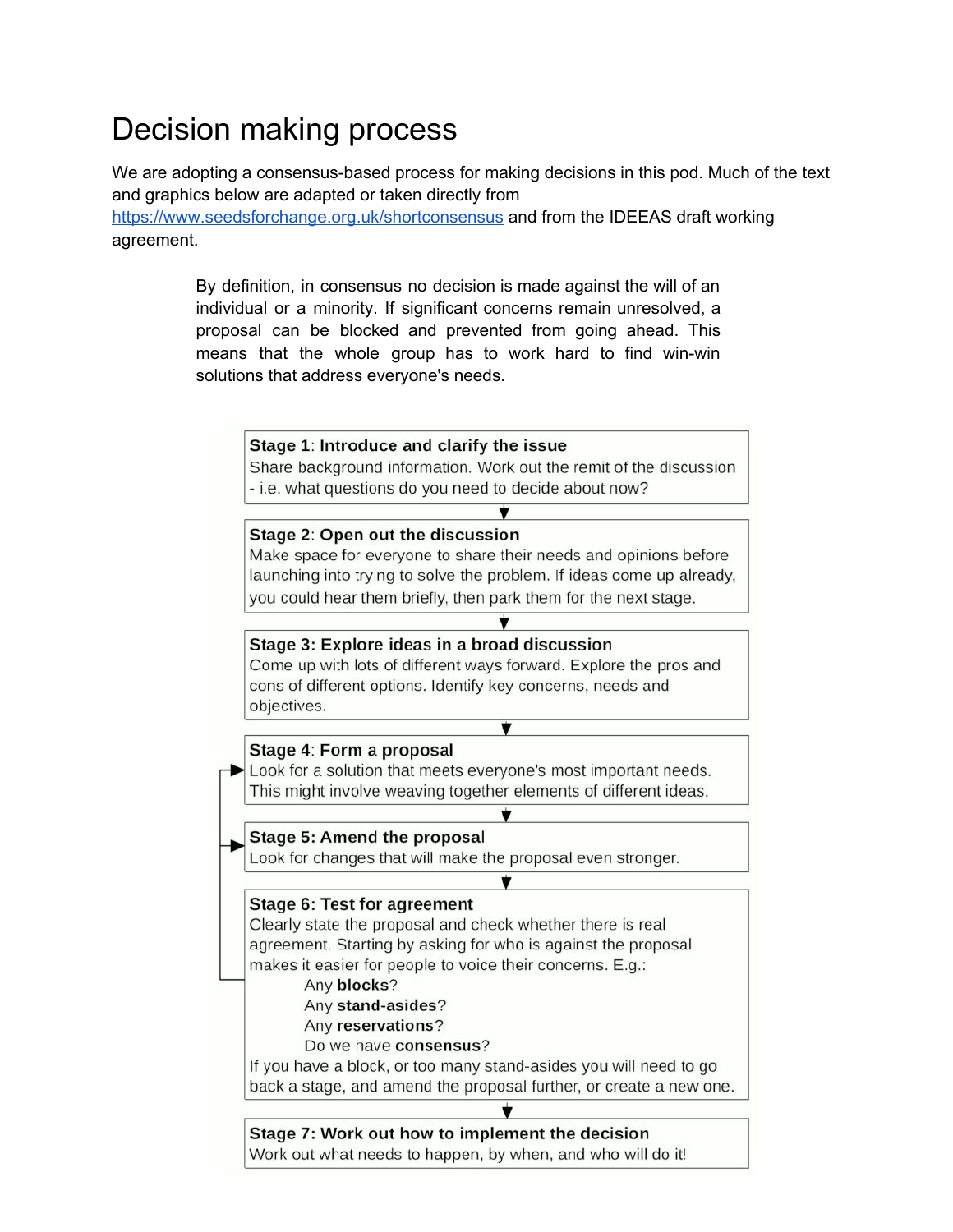In order to adopt or implement any proposed document, deliverable, or action, we will seek consensus across the pod. These proposals should be clearly identified and discussed with the whole pod at the business meetings, or through other communication channels (e.g. email, Slack channel) if time constraints require.

The flow chart above indicates how coming to consensus on a proposal might work in principal.

There are four options for agreement or disagreement with any proposed action or document. These are summarized below

- 1. **Agreement with the proposal**: Indicates you support the proposal and are willing to help implement it.
- **2. Reservations**: You are willing to let the proposal move forward, but there are aspects you are not happy with. You may still put energy into implementing it once your concerns have been acknowledged.
- 3. **Stand Aside**: You want to object, but not block the proposal. You might stand aside because you disagree with the proposal, or you might like the decision but be unable to support it because you don't have the time or energy.
- 4. **Block**: You fundamentally disagree or object to the proposal. This will block the proposal from moving forward. The group can either start work on a new proposal, or look for amendments to overcome the objection. Ideally such disagreements should be addressed before the decision stage. However, sometimes people aren't able to express their concerns clearly enough, or aren't heard by the group. In such situations the block acts as a safeguard to ensure that decisions are supported by everyone.

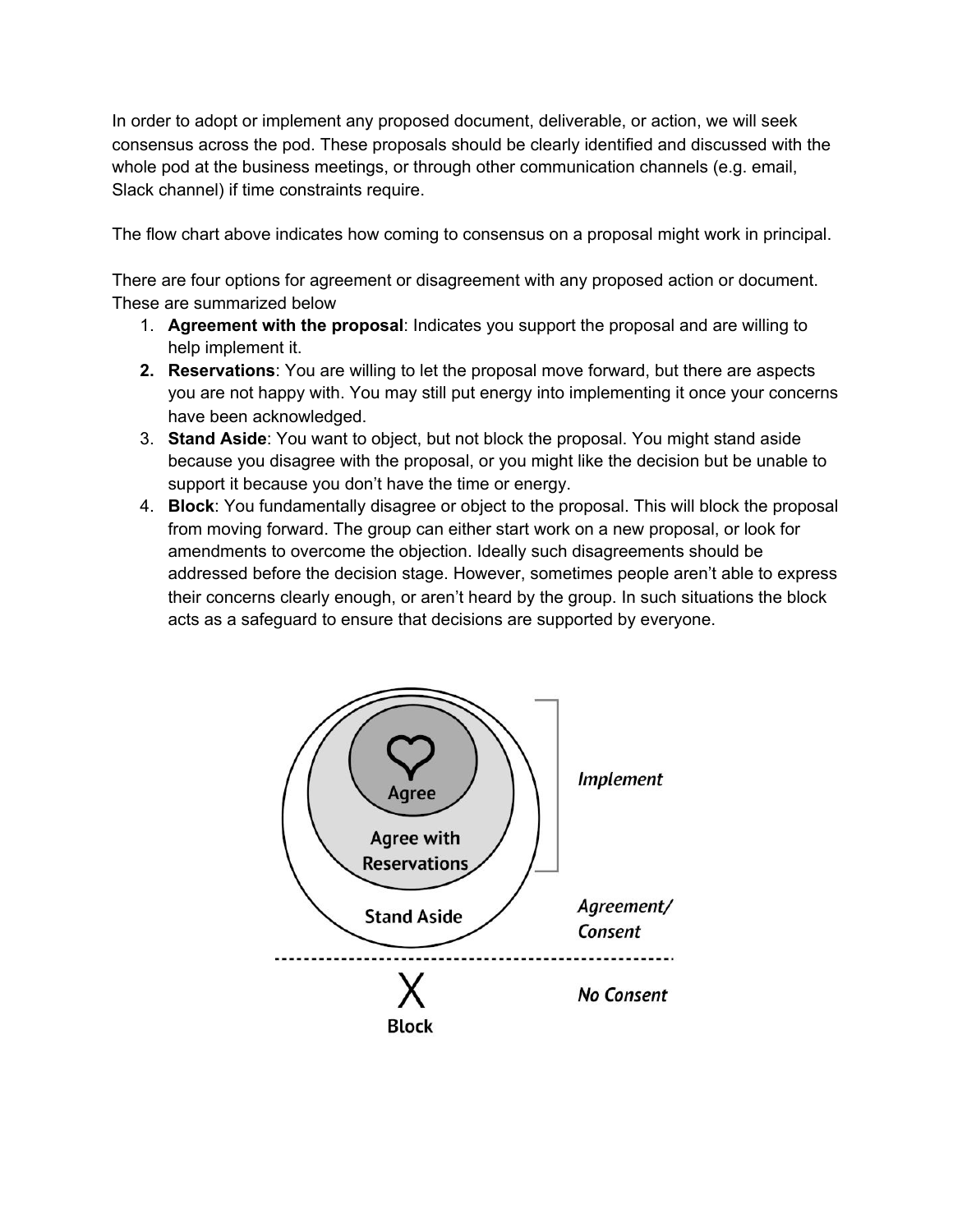It is important that we have a mechanism for signaling agreement or disagreement with any proposal both within meetings (Zoom) and in an offline/asynchronous way. WIthin Zoom we can use the response buttons:

- Yes = Agreement
- Move faster = Reservation
- $\bullet$  Move slower = Stand aside
- $\bullet$  No = Block

One possible mechanism for checking in formally in an asynchronous way is to use the Slack channel.

A lack of response to a given proposal will be interpreted as 'Stand aside.'

# Roles and Responsibilities

Many of the roles and responsibilities as part of this pod will rotate with each session and meeting. For each of the eight sessions, we will have (at least) two leaders who are ultimately responsible for the overall organization of meetings and completion of deliverables for that session. These have been tentatively decided on in the organizational spreadsheet, but can change as long as there are at least two leaders for each session. There are also tasks/roles that will be assigned for each meeting to ensure we use our time effectively.

There will be two regular meetings each session to discuss the deliverable of the session and any organizational questions that arise. Suggested days: Tuesdays or Wednesdays. For the first two sessions that have begun prior to the start of classes these will be scheduled as needed; after that we will settle on a fixed day and time within the two-week session schedule.

All pod members are expected to contribute to each session and to attend these regular meetings.

The session leaders are responsible for

- Looking ahead to the deliverable for their session to identify any ground work that may be needed in advance of the session
- Scheduling any meetings for that session, including the fixed regular meetings and any additional meetings as needed
- Uploading deliverables to the URGE website

They are also responsible for delegating and coordinating the following

- Drafting deliverable documents and sharing these with pod for review/commenting/discussion at the pod meetings
- Reading supplemental articles / materials for deliverables as needed (for example, the asset mapping deliverable will be accompanied by a short paper about the purpose of creating community asset maps and how to generate your own.)
- Working to obtain institutional statistics and information as needed
- Identifying meeting-specific responsibilities